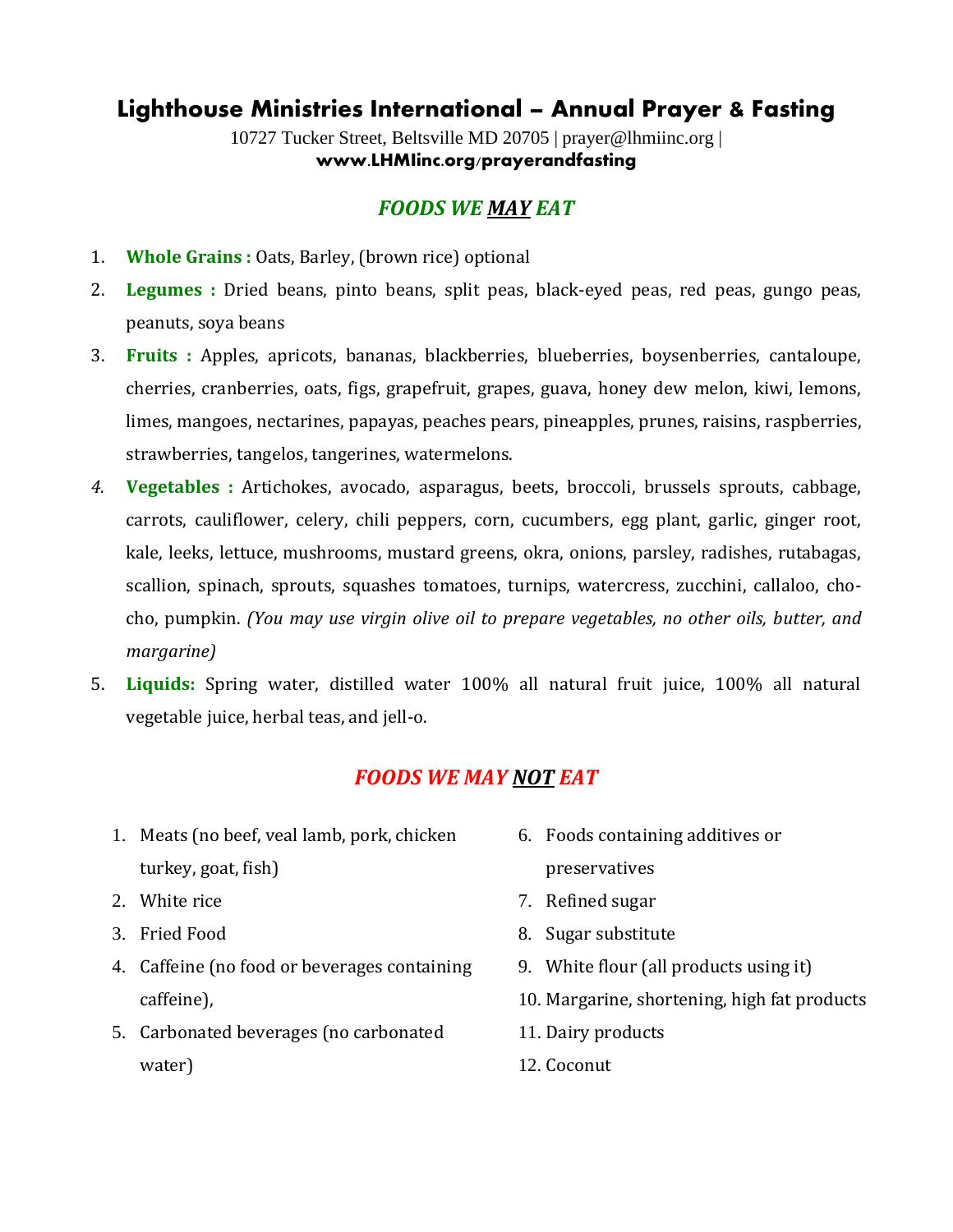10727 Tucker Street, Beltsville MD 20705 | prayer@lhmiinc.org | **www.LHMIinc.org/prayerandfasting**

### **MENU SUGGESTIONS**

#### **Remember our purpose: Defeating the "belly god" and experiencing spiritual fullness. (Read Phil 3: 18-21)**

### **Breakfast:**

- *Fruits (any amount)*
- *Herbal tea*
- *Juice and Fruit smoothie (Blended fruits and juice)*
- *Water*

### **Lunch:**

- *Salad vegetable*
- *Fruit salad*
- *Fruit smoothie*
- *Water*
- *Herbal tea*
- *Jell-O*
- *Peanuts (fresh dry roasted, no salt) (you may add raisins)*
- **Dinner:**
- *Steamed Vegetables*
- *Soup Vegetable (homemade)*
- *Bean Soup (homemade) (try 15 bean soup)*
- *Sautéed Vegetables (virgin olive oil)*
- *Fresh fruit*
- *Smoothie*
- *Juice*
- *Water*
- *Herbal tea*

**Salad dressing:** *homemade (virgin olive oil, apple cider vinegar, fresh seasonings, small amount of brown unprocessed sugar or honey).*

### **SUGGGESTED MID-DAY MEAL for YOUNG PEOPLE IN SCHOOL / WORKING ADULTS**

### **BREAKFAST:** *Same as above*

#### **LUNCH:**

- *1. Fruit Salad*
- *2. Trail Mix (buy ingredients make trail mix to your taste)*
- *3. Salad with tuna (no meat)*
- *4. Soup*
- *5. Applesauce*
- *6. Jell-O*
- *7. Juice*
- *8. Water*
- *9. Popcorn (salt& butter free, low/no fat)*
- *10. Water*

#### **DINNER:** *Same as above*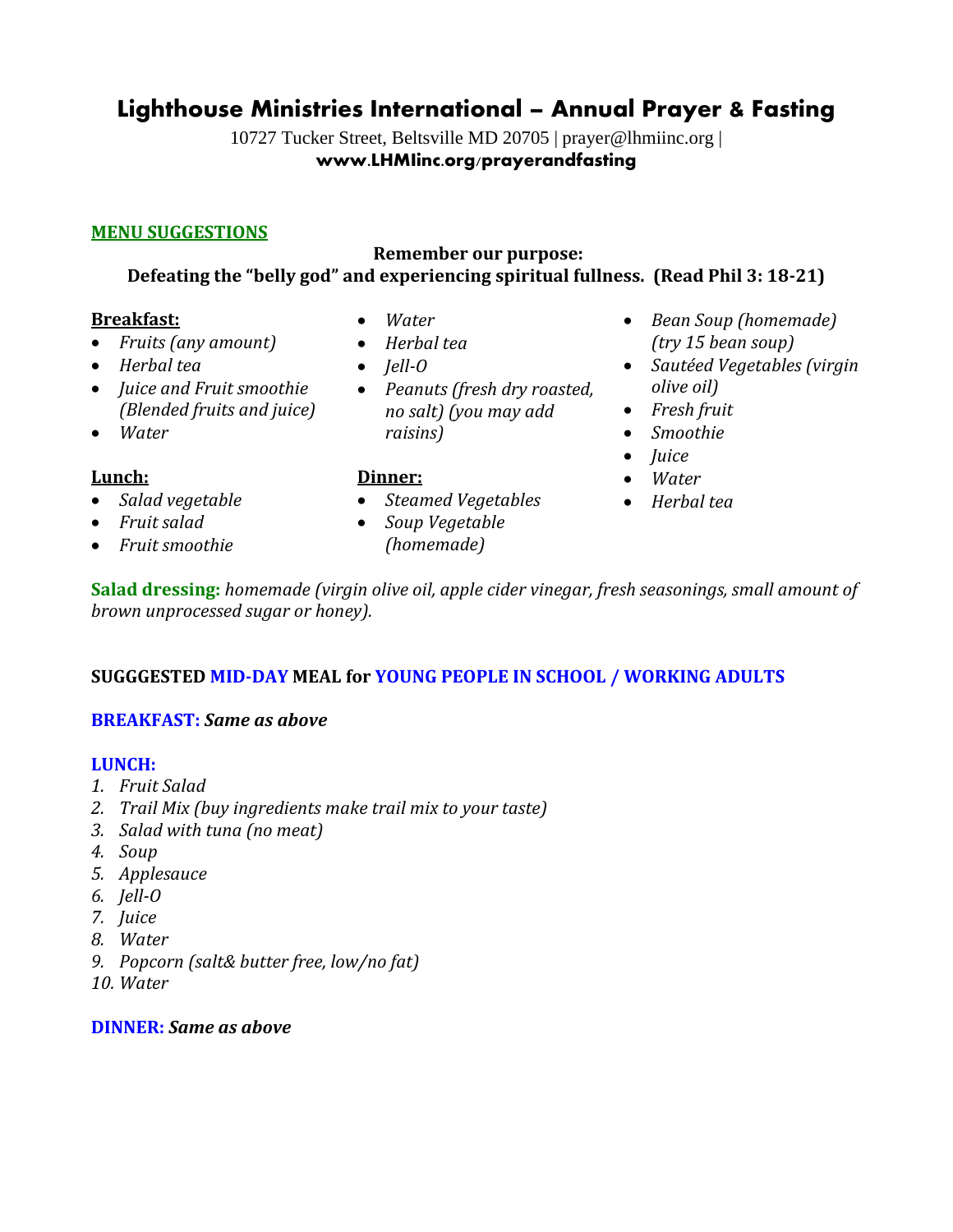10727 Tucker Street, Beltsville MD 20705 | prayer@lhmiinc.org | **www.LHMIinc.org/prayerandfasting**

### **SNACKABLES & SALADS**

### **Wedge Salad w/ Simple Vinaigrette**

- 1. 1 whole iceberg lettuce
- 2. 1 tomato diced
- 3. 1 large onion diced
- 4. 1 avocado diced
- 5. \*Simple Vinaigrette
- 6. 1/2 cup apple cider vinegar
- 7. 2 teaspoons salt
- 8. 1 cup extra virgin olive oil
- 9. Black pepper to taste

**Preparation Guide:** Clean and cut iceberg lettuce into wedges.

Serve wedges on individual plates then add tomatoes, onions and avocados as desired. \*Combine vinegar, salt and black pepper into a bowl. Gradually whisk in the oil. Drizzle vingrette over individual salads as desired. *Adapted by Andrae Cadogan*

### **Easy Vegetable Salad**

- 1. 1 head romaine, Boston or red lettuce (or mixed greens)
- 2. ½ zucchini (chopped)
- 3. ½ cucumber (chopped)
- 4. 2 tomatoes (chopped)
- 5. ½ red onion sliced (optional)
- 6. Lay lettuce on the bottom of bowl, and then add a layer each of the other items, then another layer of lettuce, repeating the process until all the ingredients are used up.
- 7. Add black beans and avocado for a Mexican taste

*From: The Lazy Person's Whole Food Cookbook, Stephen Byrnes*

### **Italian Salad**

- 1. Romaine Lettuce
- 2. Watercress
- 3. Red pepper
- 4. Cucumber
- 5. 1 heart of celery
- 6. 1 small red onion
- 7. ½ cup sprouts
- 8. 2 carrots, (grated)
- 9. 1 cup red cabbage (finely shredded
- 10. 1 cup cooked chickpeas

Chop lettuce, watercress, red pepper, cucumber, celery, onion and sprouts, add other ingredients and dressing shake and serve. *NB: Goes well with 15 bean soup From: Nourishing Traditions by Sally Fallon*